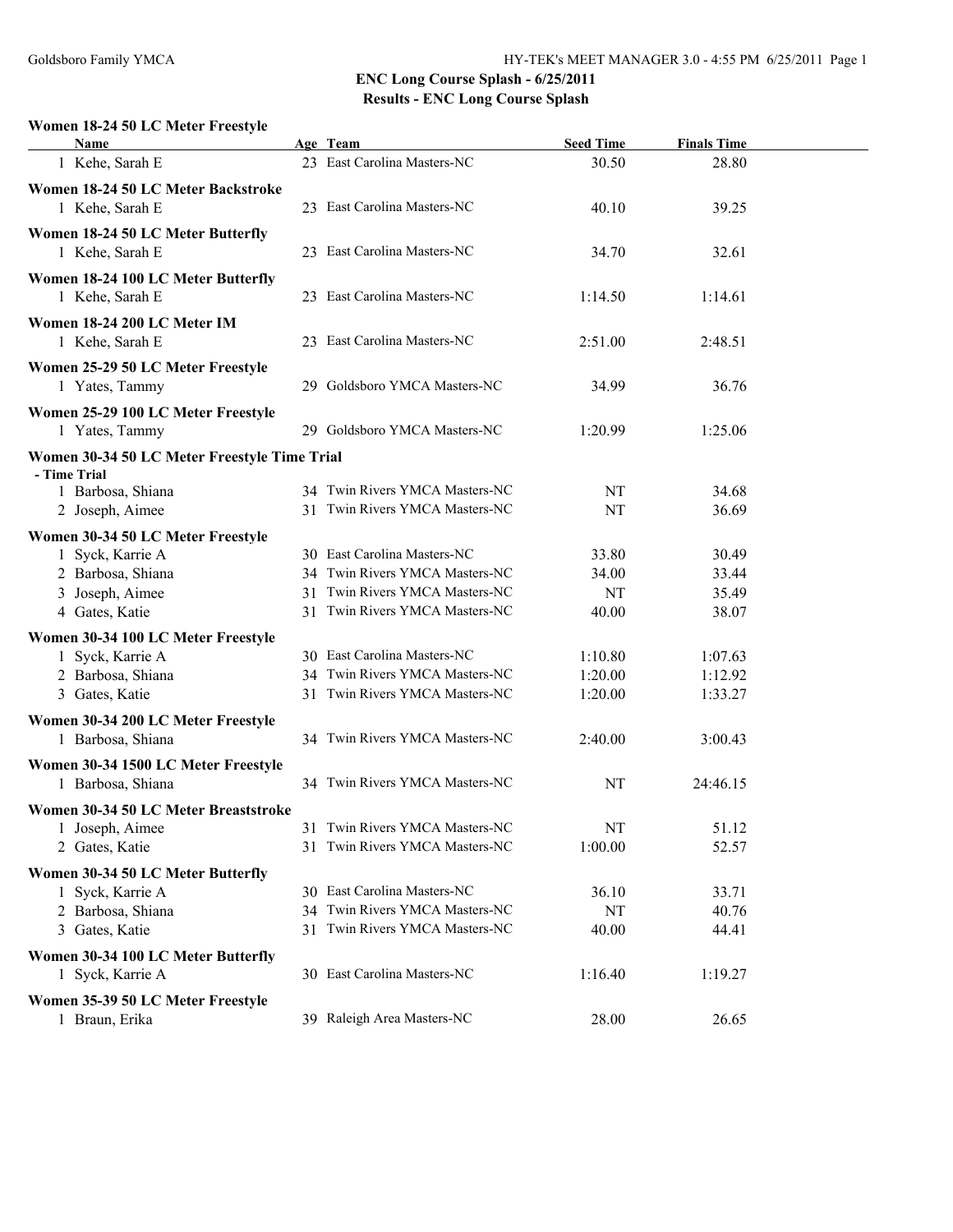| Women 35-39 100 LC Meter Freestyle    |                                      |          |          |
|---------------------------------------|--------------------------------------|----------|----------|
| 1 Braun, Erika                        | 39 Raleigh Area Masters-NC           | 1:02.00  | 59.33    |
| Women 35-39 50 LC Meter Backstroke    |                                      |          |          |
| 1 Braun, Erika                        | 39 Raleigh Area Masters-NC           | 32.50    | 31.73    |
| Women 35-39 50 LC Meter Butterfly     |                                      |          |          |
| 1 Braun, Erika                        | 39 Raleigh Area Masters-NC           | 31.50    | 30.26    |
| Women 40-44 50 LC Meter Freestyle     |                                      |          |          |
| 1 Bryan, Becky                        | 42 Raleigh Area Masters-NC           | 34.00    | 33.15    |
| Women 40-44 100 LC Meter Freestyle    |                                      |          |          |
| 1 Hogan, Patricia                     | 41 North Carolina Aquatic Masters-NC | 1:25.00  | 1:16.15  |
| Women 40-44 400 LC Meter Freestyle    |                                      |          |          |
| 1 Hogan, Patricia                     | 41 North Carolina Aquatic Masters-NC | 6:00.00  | 5:37.88  |
| Women 40-44 1500 LC Meter Freestyle   |                                      |          |          |
| 1 Hogan, Patricia                     | 41 North Carolina Aquatic Masters-NC | 23:00.00 | 21:59.48 |
| Women 40-44 50 LC Meter Backstroke    |                                      |          |          |
| 1 Bryan, Becky                        | 42 Raleigh Area Masters-NC           | 40.00    | 39.24    |
| Women 40-44 100 LC Meter Backstroke   |                                      |          |          |
| 1 Hogan, Patricia                     | 41 North Carolina Aquatic Masters-NC | 1:35.00  | 1:24.26  |
| Women 45-49 50 LC Meter Freestyle     |                                      |          |          |
| 1 Perdue, Tammy                       | 48 East Carolina Masters-NC          | 34.20    | 31.54    |
| 2 Fortney, Pam                        | 49 Twin Rivers YMCA Masters-NC       | 46.00    | 36.15    |
| Women 45-49 100 LC Meter Freestyle    |                                      |          |          |
| 1 Perdue, Tammy                       | 48 East Carolina Masters-NC          | 1:12.20  | 1:12.75  |
| 2 Fortney, Pam                        | 49 Twin Rivers YMCA Masters-NC       | 1:38.00  | 1:26.06  |
| 3 Faulkner, Valerie                   | 48 Duke Aquatics Masters-NC          | 1:40.00  | 1:42.23  |
| Women 45-49 400 LC Meter Freestyle    |                                      |          |          |
| 1 Eagle, Lisa                         | 46 East Carolina Masters-NC          | 5:57.89  | 6:02.36  |
| Women 45-49 1500 LC Meter Freestyle   |                                      |          |          |
| 1 Eagle, Lisa                         | 46 East Carolina Masters-NC          | 22:29.92 | 23:41.46 |
| Women 45-49 50 LC Meter Backstroke    |                                      |          |          |
| 1 Eagle, Lisa                         | 46 East Carolina Masters-NC          | 42.79    | 41.14    |
| 2 Fortney, Pam                        | 49 Twin Rivers YMCA Masters-NC       | 1:05.00  | 44.70    |
| Women 45-49 100 LC Meter Breaststroke |                                      |          |          |
| 1 Eagle, Lisa                         | 46 East Carolina Masters-NC          | 1:39.22  | 1:43.97  |
| Women 45-49 50 LC Meter Butterfly     |                                      |          |          |
| 1 Perdue, Tammy                       | 48 East Carolina Masters-NC          | 38.30    | 34.92    |
| Women 45-49 200 LC Meter IM           |                                      |          |          |
| 1 Perdue, Tammy                       | 48 East Carolina Masters-NC          | 3:03.40  | 3:07.12  |
| Women 50-54 50 LC Meter Freestyle     |                                      |          |          |
| 1 Addison, Polly                      | 54 Raleigh Area Masters-NC           | 35.98    | 36.91    |
| Women 50-54 100 LC Meter Freestyle    |                                      |          |          |
| 1 Addison, Polly                      | 54 Raleigh Area Masters-NC           | 1:14.77  | 1:23.68  |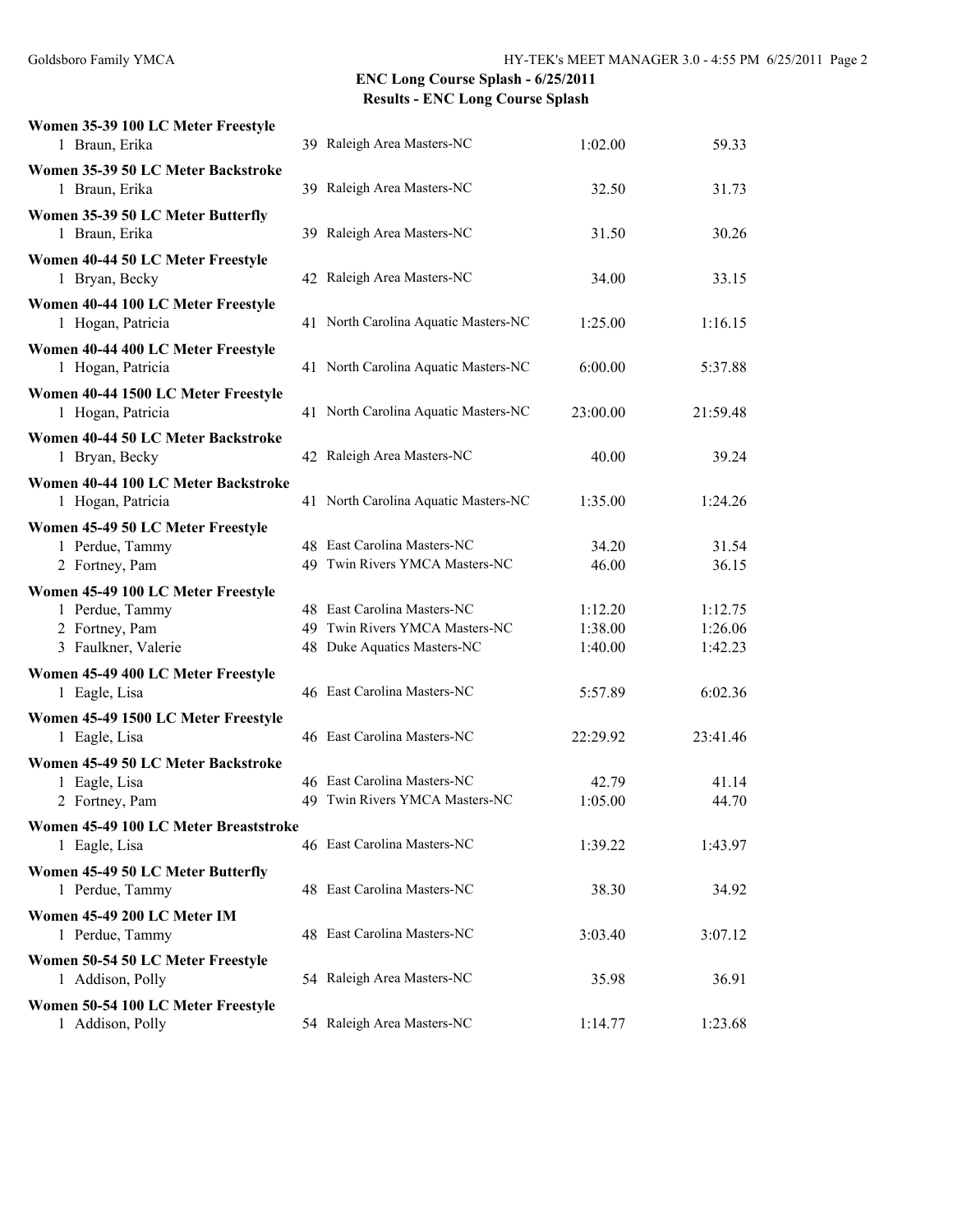| Women 50-54 50 LC Meter Butterfly<br>1 Addison, Polly          | 54 Raleigh Area Masters-NC       | 41.86    | 42.38    |
|----------------------------------------------------------------|----------------------------------|----------|----------|
| Women 50-54 200 LC Meter IM<br>1 Addison, Polly                | 54 Raleigh Area Masters-NC       | 3:01.17  | 3:44.07  |
| Women 55-59 50 LC Meter Freestyle<br>1 Valle, Diane B          | 56 North Carolina Masters-NC     | NT       | 42.07    |
| Women 55-59 100 LC Meter Freestyle<br>1 Maynard, Rita          | 59 Twin Rivers YMCA Masters-NC   | 2:06.64  | 2:13.63  |
| Women 55-59 200 LC Meter Freestyle<br>1 Maynard, Rita          | 59 Twin Rivers YMCA Masters-NC   | 4:35.92  | 4:29.96  |
| Women 55-59 50 LC Meter Butterfly<br>1 Valle, Diane B          | 56 North Carolina Masters-NC     | NT       | 59.22    |
| Women 60-64 50 LC Meter Freestyle<br>1 Van Meeteren, Greta     | 64 Twin Rivers YMCA Masters-NC   | 46.00    | 48.17    |
| Women 60-64 400 LC Meter Freestyle<br>1 Van Meeteren, Greta    | 64 Twin Rivers YMCA Masters-NC   | 8:10.00  | 7:50.14  |
| Women 60-64 50 LC Meter Breaststroke<br>1 Van Meeteren, Greta  | 64 Twin Rivers YMCA Masters-NC   | 51.00    | 57.24    |
| Women 60-64 100 LC Meter Breaststroke<br>1 Van Meeteren, Greta | 64 Twin Rivers YMCA Masters-NC   | 1:59.00  | 2:05.10  |
| Women 65-69 100 LC Meter Freestyle<br>1 Klotz, Camille         | 66 Twin Rivers YMCA Masters-NC   | 2:14.00  | 2:16.79  |
| Women 65-69 200 LC Meter Freestyle<br>1 Klotz, Camille         | 66 Twin Rivers YMCA Masters-NC   | 5:31.00  | 4:49.24  |
| Women 65-69 400 LC Meter Freestyle<br>1 Klotz, Camille         | 66 Twin Rivers YMCA Masters-NC   | 14:00.00 | 10:22.72 |
| Women 65-69 50 LC Meter Backstroke<br>1 Klotz, Camille         | 66 Twin Rivers YMCA Masters-NC   | 58.00    | 1:07.30  |
| Women 75-79 50 LC Meter Freestyle<br>1 Detrick, Johnnie        | 75 Virginia Masters Swim Team-VA | NT       | 39.42    |
| Women 75-79 100 LC Meter Freestyle<br>1 Detrick, Johnnie       | 75 Virginia Masters Swim Team-VA | 1:35.00  | 1:35.27  |
| Women 75-79 200 LC Meter Freestyle<br>1 Detrick, Johnnie       | 75 Virginia Masters Swim Team-VA | 3:40.00  | 3:47.05  |
| Women 75-79 200 LC Meter IM<br>1 Detrick, Johnnie              | 75 Virginia Masters Swim Team-VA | 4:12.00  | 4:18.97  |
| Men 18-24 50 LC Meter Freestyle<br>1 Maynard, Sean             | 20 Twin Rivers YMCA Masters-NC   | NT       | 33.64    |
| Men 18-24 200 LC Meter Freestyle<br>1 Maynard, Sean            | 20 Twin Rivers YMCA Masters-NC   | NT       | 2:43.28  |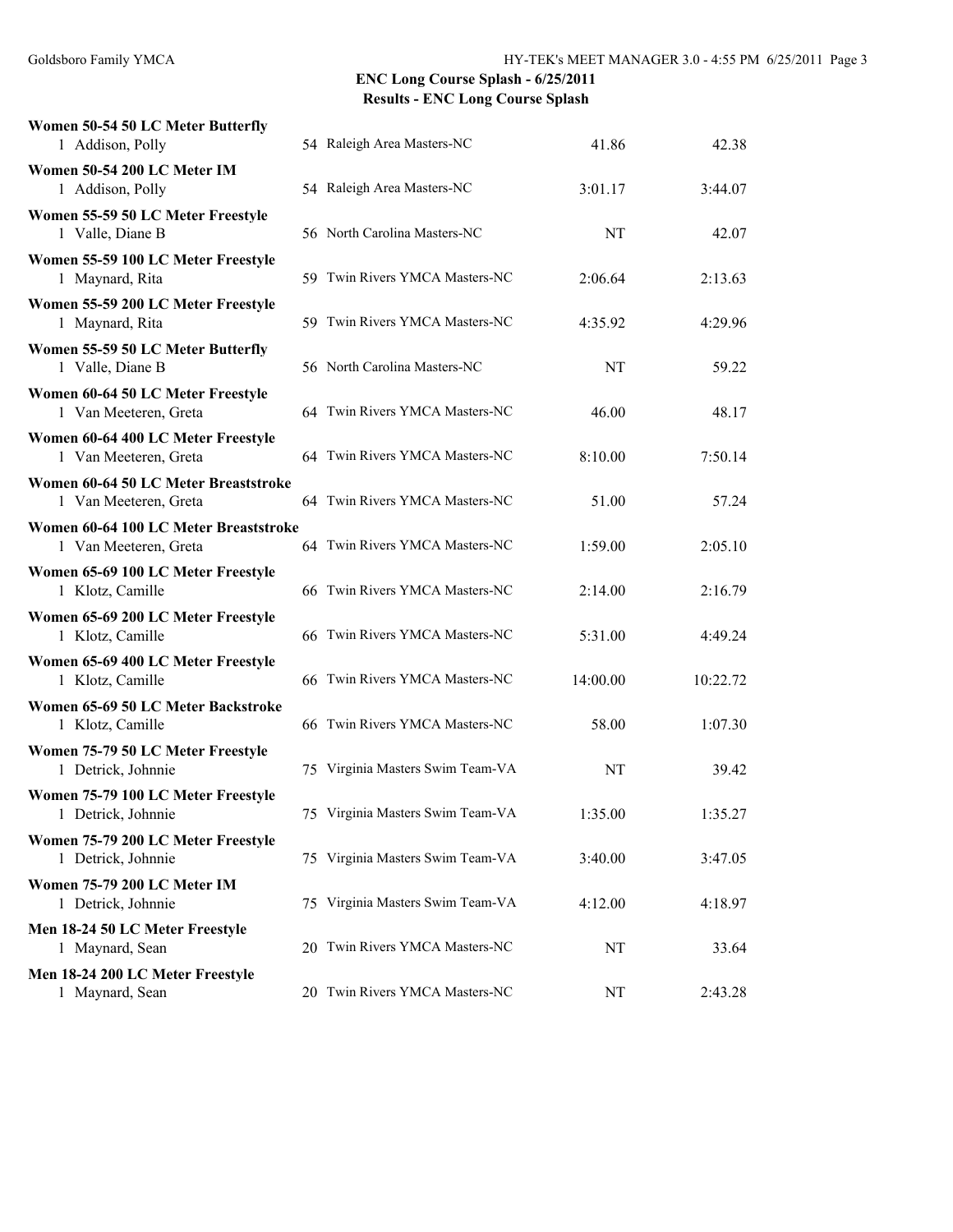| Men 18-24 400 LC Meter Freestyle<br>1 Maynard, Sean                       | 20 Twin Rivers YMCA Masters-NC                             | NT            | 6:01.55            |
|---------------------------------------------------------------------------|------------------------------------------------------------|---------------|--------------------|
| Men 18-24 100 LC Meter Backstroke<br>1 Maynard, Sean                      | 20 Twin Rivers YMCA Masters-NC                             | NT            | 1:32.76            |
| Men 30-34 50 LC Meter Freestyle<br>1 Dallamura, Scott                     | 32 Clubworx Masters Swimming-NC                            | 27.70         | 27.06              |
| Men 30-34 100 LC Meter Freestyle<br>1 Dallamura, Scott                    | 32 Clubworx Masters Swimming-NC                            | 1:01.27       | 1:00.81            |
| Men 30-34 1500 LC Meter Freestyle<br>1 Porco, Filippo                     | 33 North Carolina Masters-NC                               | 23:23.23      | 22:22.58           |
| Men 30-34 50 LC Meter Breaststroke<br>1 Porco, Filippo                    | 33 North Carolina Masters-NC                               | 39.00         | 39.17              |
| Men 30-34 100 LC Meter Breaststroke<br>1 Porco, Filippo                   | 33 North Carolina Masters-NC                               | 1:30.30       | 1:29.31            |
| Men 30-34 50 LC Meter Butterfly<br>1 Dallamura, Scott                     | 32 Clubworx Masters Swimming-NC                            | 29.04         | 28.37              |
| Men 30-34 100 LC Meter Butterfly<br>1 Dallamura, Scott                    | 32 Clubworx Masters Swimming-NC                            | 1:09.36       | 1:08.35            |
| Men 30-34 200 LC Meter Butterfly<br>1 Porco, Filippo                      | 33 North Carolina Masters-NC                               | NT            | 3:43.14            |
| Men 35-39 50 LC Meter Freestyle<br>1 Moore, Steven E                      | 39 Clubworx Masters Swimming-NC                            | NT            | 36.05              |
| Men 35-39 400 LC Meter Freestyle<br>1 O'Donnell, John                     | 37 North Carolina Masters-NC                               | 5:45.10       | 5:36.85            |
| Men 35-39 50 LC Meter Breaststroke<br>1 O'Donnell, John                   | 37 North Carolina Masters-NC                               | 36.90         | 36.86              |
| Men 35-39 100 LC Meter Breaststroke<br>1 O'Donnell, John                  | 37 North Carolina Masters-NC                               | 1:24.00       | 1:22.83            |
| Men 40-44 50 LC Meter Freestyle<br>1 Fountain, Wyatt<br>2 Allen, Tom      | 41 East Carolina Masters-NC<br>42 East Carolina Masters-NC | NT<br>NT      | 29.79<br>34.80     |
| Men 40-44 100 LC Meter Freestyle<br>1 Allen, Tom                          | 42 East Carolina Masters-NC                                | NT            | 1:21.82            |
| Men 40-44 50 LC Meter Backstroke<br>1 Fountain, Wyatt<br>--- Allen, Tom   | 41 East Carolina Masters-NC<br>42 East Carolina Masters-NC | NT<br>NT      | 40.37<br>DQ        |
| Men 40-44 50 LC Meter Breaststroke<br>1 Torres, Todd<br>2 Fountain, Wyatt | 43 East Carolina Masters-NC<br>41 East Carolina Masters-NC | 32.00<br>NT   | 31.85<br>40.37     |
| Men 40-44 100 LC Meter Breaststroke<br>1 Torres, Todd<br>2 Allen, Tom     | 43 East Carolina Masters-NC<br>42 East Carolina Masters-NC | 1:10.00<br>NT | 1:10.55<br>1:44.84 |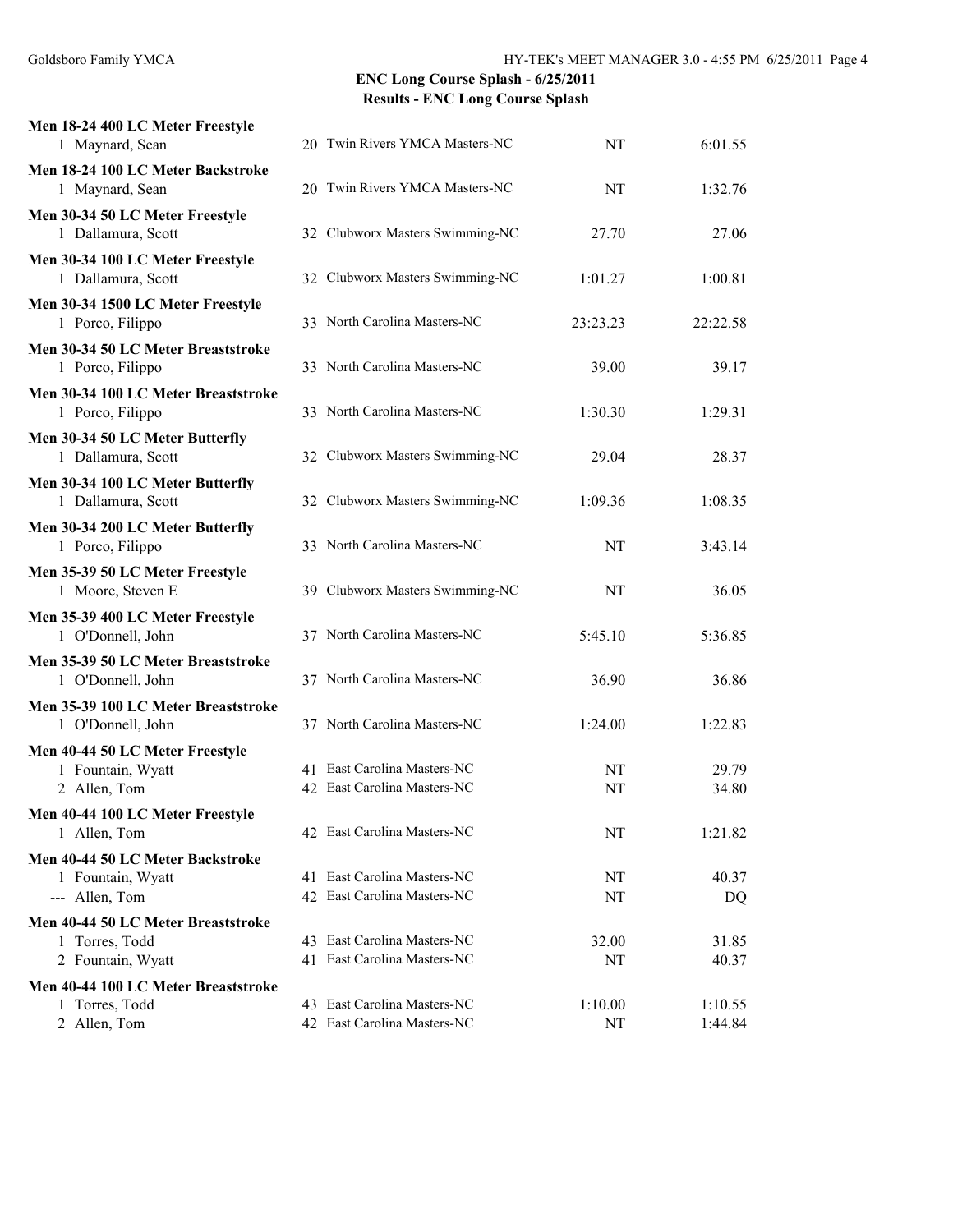| Men 40-44 50 LC Meter Butterfly<br>1 Torres, Todd    | 43 East Carolina Masters-NC    | 28.00   | 28.36   |
|------------------------------------------------------|--------------------------------|---------|---------|
|                                                      |                                |         |         |
| Men 50-54 50 LC Meter Freestyle<br>1 Klein, Jonathan | 53 Duke Aquatics Masters-NC    | 27.50   | 27.07   |
| 2 Perdue, Phil                                       | 52 East Carolina Masters-NC    | 28.14   | 27.10   |
| Men 50-54 100 LC Meter Freestyle                     |                                |         |         |
| 1 Perdue, Phil                                       | 52 East Carolina Masters-NC    | 1:06.11 | 1:03.24 |
| 2 Klein, Jonathan                                    | 53 Duke Aquatics Masters-NC    | 1:01.00 | 1:03.54 |
| Men 50-54 50 LC Meter Backstroke                     |                                |         |         |
| 1 Klein, Jonathan                                    | 53 Duke Aquatics Masters-NC    | 32.00   | 33.52   |
| Men 50-54 100 LC Meter Backstroke                    |                                |         |         |
| 1 Klein, Jonathan                                    | 53 Duke Aquatics Masters-NC    | 1:08.50 | 1:11.28 |
| 2 Doyle, Mark                                        | 51 Twin Rivers YMCA Masters-NC | 1:11.00 | 1:20.87 |
| Men 50-54 100 LC Meter Breaststroke                  |                                |         |         |
| 1 Doyle, Mark                                        | 51 Twin Rivers YMCA Masters-NC | 1:35.00 | 1:39.95 |
| Men 50-54 50 LC Meter Butterfly                      |                                |         |         |
| 1 Klein, Jonathan                                    | 53 Duke Aquatics Masters-NC    | 29.50   | 29.07   |
| <b>Men 50-54 200 LC Meter IM</b>                     |                                |         |         |
| 1 Doyle, Mark                                        | 51 Twin Rivers YMCA Masters-NC | 2:44.00 | 2:58.01 |
| Men 55-59 50 LC Meter Freestyle                      |                                |         |         |
| 1 Schmitz, Robert                                    | 58 Duke Aquatics Masters-NC    | 29.02   | 29.80   |
| 2 Sibley, Leonard                                    | 56 North Carolina Masters-NC   | 35.00   | 33.39   |
| Men 55-59 100 LC Meter Freestyle                     |                                |         |         |
| 1 Schmitz, Robert                                    | 58 Duke Aquatics Masters-NC    | 1:03.56 | 1:06.62 |
| 2 Kelley, Steve                                      | 59 Twin Rivers YMCA Masters-NC | 1:18.00 | 1:19.37 |
| Men 55-59 50 LC Meter Backstroke                     |                                |         |         |
| 1 Sibley, Leonard                                    | 56 North Carolina Masters-NC   | 45.00   | 43.17   |
| Men 55-59 100 LC Meter Backstroke                    |                                |         |         |
| 1 Sibley, Leonard                                    | 56 North Carolina Masters-NC   | 1:45.00 | 1:37.99 |
| Men 55-59 50 LC Meter Breaststroke                   |                                |         |         |
| 1 Schmitz, Robert                                    | 58 Duke Aquatics Masters-NC    | NT      | 38.02   |
| Men 55-59 100 LC Meter Breaststroke                  |                                |         |         |
| 1 Schmitz, Robert                                    | 58 Duke Aquatics Masters-NC    | 1:19.69 | 1:23.53 |
| Men 60-64 400 LC Meter Freestyle                     |                                |         |         |
| 1 Anderson, Craig                                    | 62 Twin Rivers YMCA Masters-NC | 6:05.00 | 6:11.04 |
| 2 Nye, Lawrence                                      | 62 East Carolina Masters-NC    | NT      | 7:07.46 |
| Men 60-64 50 LC Meter Backstroke                     |                                |         |         |
| 1 Nye, Lawrence                                      | 62 East Carolina Masters-NC    | NT      | 40.32   |
| 2 Anderson, Craig                                    | 62 Twin Rivers YMCA Masters-NC | 42.00   | 42.70   |
| Men 60-64 100 LC Meter Backstroke                    |                                |         |         |
| 1 Nye, Lawrence                                      | 62 East Carolina Masters-NC    | NT      | 1:32.66 |
| Men 60-64 50 LC Meter Breaststroke                   |                                |         |         |
| 1 Anderson, Craig                                    | 62 Twin Rivers YMCA Masters-NC | 42.50   | 44.21   |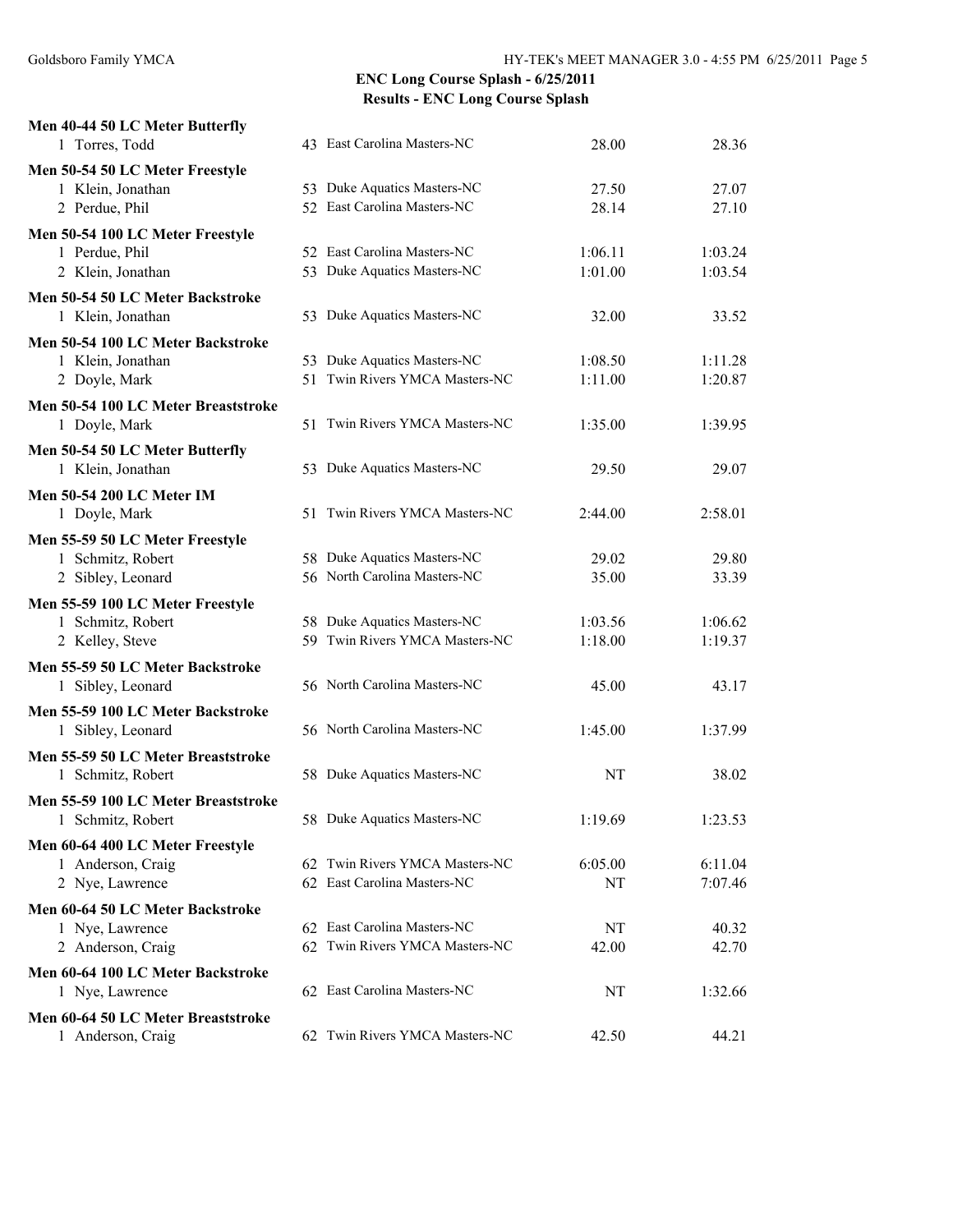| Men 60-64 100 LC Meter Breaststroke<br>1 Anderson, Craig                    |    | 62 Twin Rivers YMCA Masters-NC | 1:35.00                    | 1:38.96                |  |
|-----------------------------------------------------------------------------|----|--------------------------------|----------------------------|------------------------|--|
|                                                                             |    |                                |                            |                        |  |
| Men 65-69 50 LC Meter Freestyle<br>1 Water, Buddy                           |    | 67 East Carolina Masters-NC    | 40.00                      | 38.85                  |  |
|                                                                             |    |                                |                            |                        |  |
| Men 65-69 100 LC Meter Freestyle                                            |    | 67 East Carolina Masters-NC    | 1:30.00                    | 1:34.83                |  |
| 1 Water, Buddy<br>2 Fletcher, Doug                                          |    | 68 Raleigh Area Masters-NC     | 1:36.00                    | 1:39.59                |  |
|                                                                             |    |                                |                            |                        |  |
| Men 65-69 200 LC Meter Freestyle                                            |    |                                |                            |                        |  |
| 1 DeLong, Harry                                                             |    | 67 Raleigh Area Masters-NC     | 3:42.90                    | 3:27.22                |  |
| Men 65-69 400 LC Meter Freestyle                                            |    |                                |                            |                        |  |
| 1 Fletcher, Doug                                                            |    | 68 Raleigh Area Masters-NC     | 7:05.00                    | 7:28.53                |  |
| 2 Van Meeteren, Hans                                                        |    | 67 Twin Rivers YMCA Masters-NC | 8:00.00                    | 8:30.97                |  |
| Men 65-69 1500 LC Meter Freestyle                                           |    |                                |                            |                        |  |
| 1 Husson, Bob                                                               |    | 66 Twin Rivers YMCA Masters-NC | 27:00.00                   | 25:53.08               |  |
| 2 DeLong, Harry                                                             | 67 | Raleigh Area Masters-NC        | 27:51.78                   | 27:51.54               |  |
| 3 Fletcher, Doug                                                            | 68 | Raleigh Area Masters-NC        | 28:30.00                   | 28:57.98               |  |
| 4 Water, Buddy                                                              | 67 | East Carolina Masters-NC       | 33:00.00                   | 31:15.86               |  |
| Men 65-69 50 LC Meter Breaststroke                                          |    |                                |                            |                        |  |
| 1 Husson, Bob                                                               |    | 66 Twin Rivers YMCA Masters-NC | 42.00                      | 42.44                  |  |
| 2 Fletcher, Doug                                                            |    | 68 Raleigh Area Masters-NC     | 50.00                      | 48.27                  |  |
| 3 Van Meeteren, Hans                                                        | 67 | Twin Rivers YMCA Masters-NC    | 49.00                      | 51.34                  |  |
| 4 Water, Buddy                                                              |    | 67 East Carolina Masters-NC    | NT                         | 55.81                  |  |
| Men 65-69 100 LC Meter Breaststroke                                         |    |                                |                            |                        |  |
| 1 Husson, Bob                                                               |    | 66 Twin Rivers YMCA Masters-NC | 1:36.00                    | 1:36.19                |  |
| 2 Fletcher, Doug                                                            |    | 68 Raleigh Area Masters-NC     | 1:41.08                    | 1:47.20                |  |
| 3 Van Meeteren, Hans                                                        |    | 67 Twin Rivers YMCA Masters-NC | 1:59.00                    | 1:56.16                |  |
| Men 65-69 100 LC Meter Butterfly                                            |    |                                |                            |                        |  |
| 1 Van Meeteren, Hans                                                        |    | 67 Twin Rivers YMCA Masters-NC | 1:59.00                    | 2:08.33                |  |
| Men 65-69 200 LC Meter IM                                                   |    |                                |                            |                        |  |
| 1 Van Meeteren, Hans                                                        |    | 67 Twin Rivers YMCA Masters-NC | 3:59.00                    | 4:09.02                |  |
|                                                                             |    |                                |                            |                        |  |
| Women 120-159 400 LC Meter Medley Relay<br>1 East Carolina Masters-NC       |    | A                              | NT                         | 5:39.24                |  |
| 1) Syck, Karrie A W30                                                       |    | 2) Eagle, Lisa W46             | 3) Kehe, Sarah E W23       | 4) Perdue, Tammy W48   |  |
|                                                                             |    |                                |                            |                        |  |
| Women 160-199 400 LC Meter Freestyle Relay<br>1 Twin Rivers YMCA Masters-NC |    | A                              | NT                         | 7:06.85                |  |
| 1) Joseph, Aimee W31                                                        |    | 2) Maynard, Rita W59           | 3) Klotz, Camille W66      | 4) Barbosa, Shiana W34 |  |
|                                                                             |    |                                |                            |                        |  |
| Women 160-199 800 LC Meter Freestyle Relay                                  |    |                                |                            |                        |  |
| 1 Twin Rivers YMCA Masters-NC                                               |    | A                              | NT                         | 13:34.91               |  |
| 1) Fortney, Pam W49                                                         |    | 2) Gates, Katie W31            | 3) Van Meeteren, Greta W64 | 4) Barbosa, Shiana W34 |  |
| Men 120-159 800 LC Meter Freestyle Relay                                    |    |                                |                            |                        |  |
| 1 Twin Rivers YMCA Masters-NC                                               |    | A                              | NT                         | 12:46.15               |  |
| 1) Anderson, Craig M62                                                      |    | 2) Van Meeteren, Hans M67      | 3) Kelley, Steve M59       | 4) Doyle, Mark M51     |  |
| Men 240-279 400 LC Meter Freestyle Relay                                    |    |                                |                            |                        |  |
| 1 Twin Rivers YMCA Masters-NC                                               |    | A                              | NT                         | 5:04.27                |  |
| 1) Anderson, Craig M62                                                      |    | 2) Husson, Bob M66             | 3) Kelley, Steve M59       | 4) Doyle, Mark M51     |  |